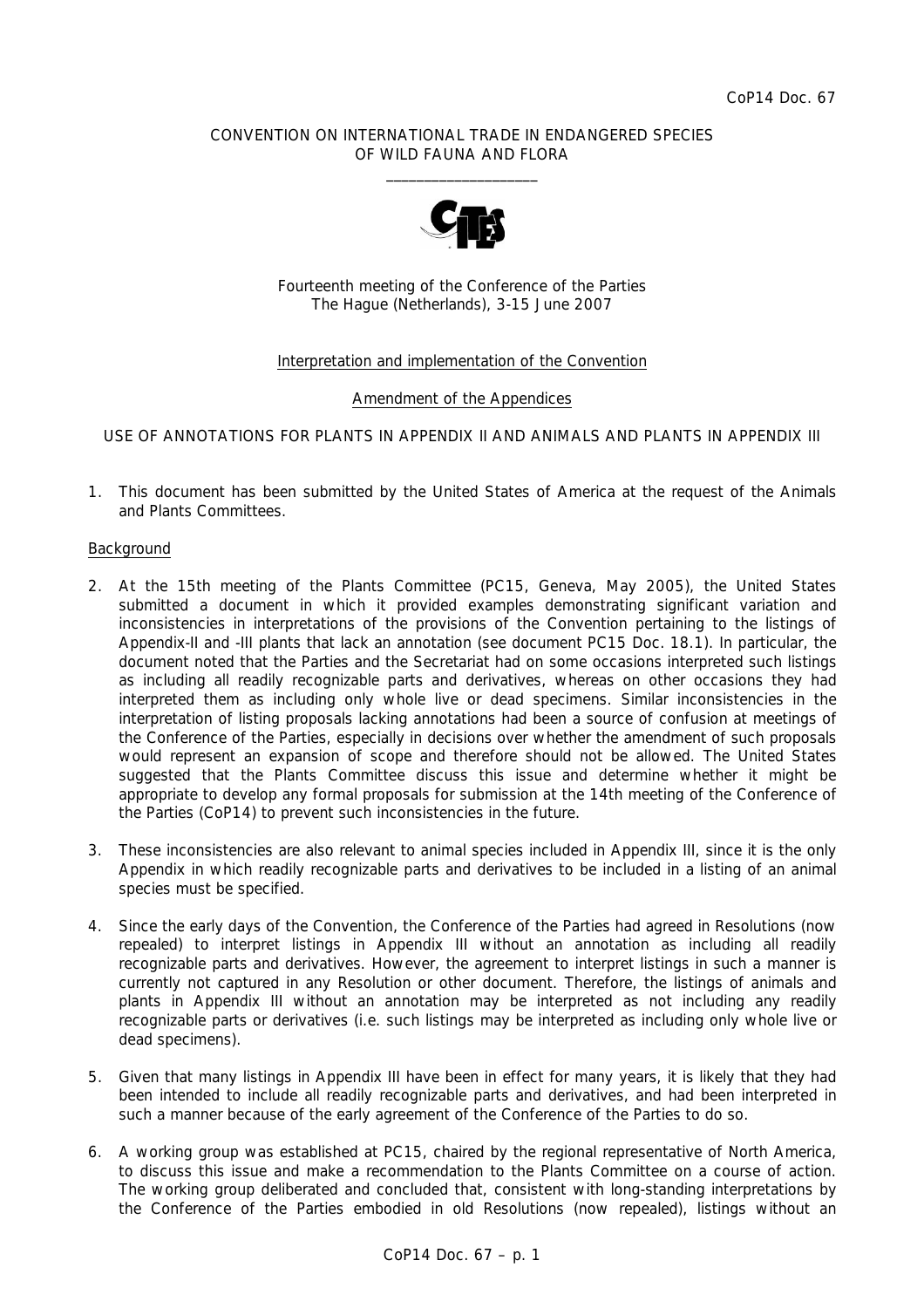annotation should be interpreted as including all readily recognizable parts and derivatives. It would follow then, that proposals submitted at a meeting of the Conference of the Parties to list plant species in Appendix II should be similarly interpreted.

- 7. To solve this problem for Appendix-II plants, the working group recommended that Resolution Conf. 11.21 (Rev. CoP13) (Use of annotations in Appendices I and II) be amended. For Appendix-III plants and animals, it recommended that Resolution Conf. 9.25 (Rev.) (Inclusion of species in Appendix III) be amended. The Plants Committee agreed with the recommendations of the working group and requested that the group continue its work intersessionally and provide draft amendments to these Resolutions.
- 8. The working group completed its work and, because the draft amendments to Resolution Conf. 9.25 (Rev.) also pertained to animals included in Appendix III, submitted a document on the proposed amendments to both Resolutions for consideration during a joint session of the 16th meeting of the Plants Committee and 22nd meeting of the Animals Committee (Lima, July 2006). After making minor editorial changes, the Committees agreed on the proposed changes.
- 9. Annexes 1 and 2 to this document contain the proposed revisions to Resolution Conf. 11.21 (Rev. CoP13) and Resolution Conf. 9.25 (Rev.), respectively, as agreed by the Animals and Plants **Committees**
- 10. If the proposed amendments are adopted by the Conference of the Parties, the Committees further agreed that, for Resolution Conf. 11.21 (Rev. CoP13), the new text "AGREES further that, for plant species included in Appendix II, the absence of an annotation relating to that species shall indicate that all readily recognizable parts and derivatives are included", and for Resolution Conf. 9.25 (Rev.) "AGREES further that, for species included in Appendix III, the absence of an annotation relating to that species shall indicate that all readily recognizable parts and derivatives are included", should be reflected in the Interpretation of the Appendices. If the amendments are adopted, therefore, the Conference of the Parties should direct the Secretariat to make the appropriate changes to the Interpretation of the Appendices.

# COMMENTS FROM THE SECRETARIAT

A. The Secretariat believes that the issue addressed by the present document is already dealt with to some extent by Resolution Conf. 9.6 (Rev.), on Trade in readily recognizable parts and derivatives, which records that the Conference of the Parties:

 *AGREES that the term 'readily recognizable part or derivative', as used in the Convention, shall be interpreted to include any specimen which appears from an accompanying document, the packaging or a mark or label, or from any other circumstances, to be a part or derivative of an animal or plant of a species included in the Appendices, unless such part or derivative is specifically exempted from the provisions of the Convention.* 

B. The Secretariat already expressed its view at the 13th meeting of the Conference of the Parties (see document CoP13 Doc. 60) that as a result of this Resolution, if a proposal is adopted to include a species in the Appendices with no indication that specific parts and derivatives are to be listed, this means that all parts and derivatives are considered to be included. The Secretariat agrees with the United States of America that, as indicated in paragraph 10 of this document, it would be preferable to reflect this in the 'Interpretation' section of the Appendices. It therefore proposes the insertion of the following words at the beginning of paragraph 7 of this section:

 "When a species is included in one of the Appendices, all parts and derivatives of the species are also included in the same Appendix unless the species is annotated to indicate that only specific parts and derivatives are included."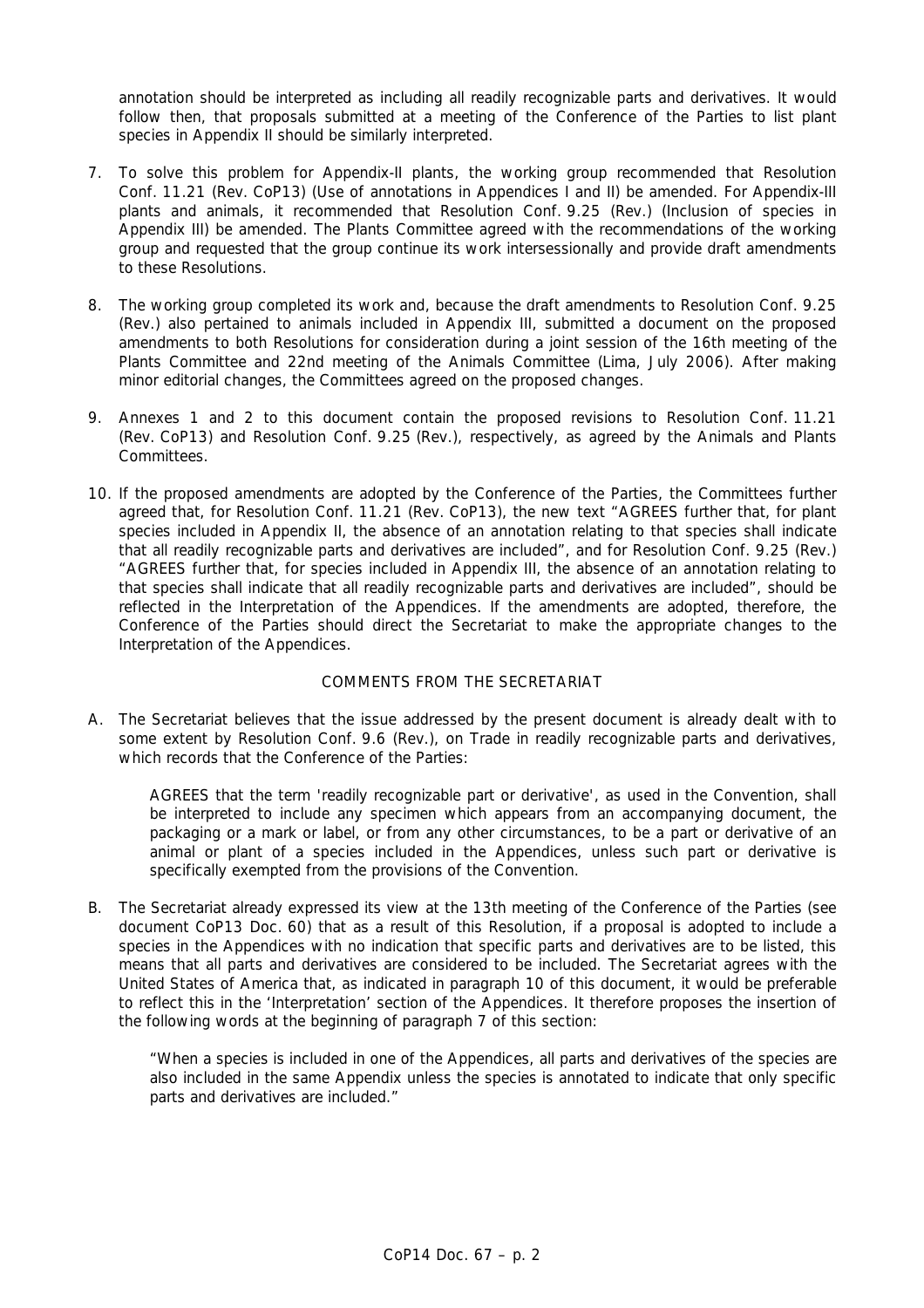C. The Secretariat does not believe that it is necessary to state this also in a Resolution but is aware that concerns were expressed in the joint meeting of the Animals and Plants Committees that the Secretariat has the possibility to amend the 'Interpretation' section of the Appendices. The specification as to who has authority to amend the annotations in the Appendices is contained in Resolution Conf. 11.21 (Rev. CoP13), as follows:

### *AGREES that:*

- *c) reference annotations may be introduced, amended or deleted by the Conference of the Parties, or by the Secretariat, as required, to facilitate the understanding of the Appendices;*
- *d) substantive annotations relating to species in Appendix I or II may be introduced, amended or deleted only by the Conference of the Parties in accordance with Article XV of the Convention.*

 The Secretariat therefore suggests the inclusion of the words "all other annotations, including" at the beginning of paragraph d) in order to alleviate the concerns.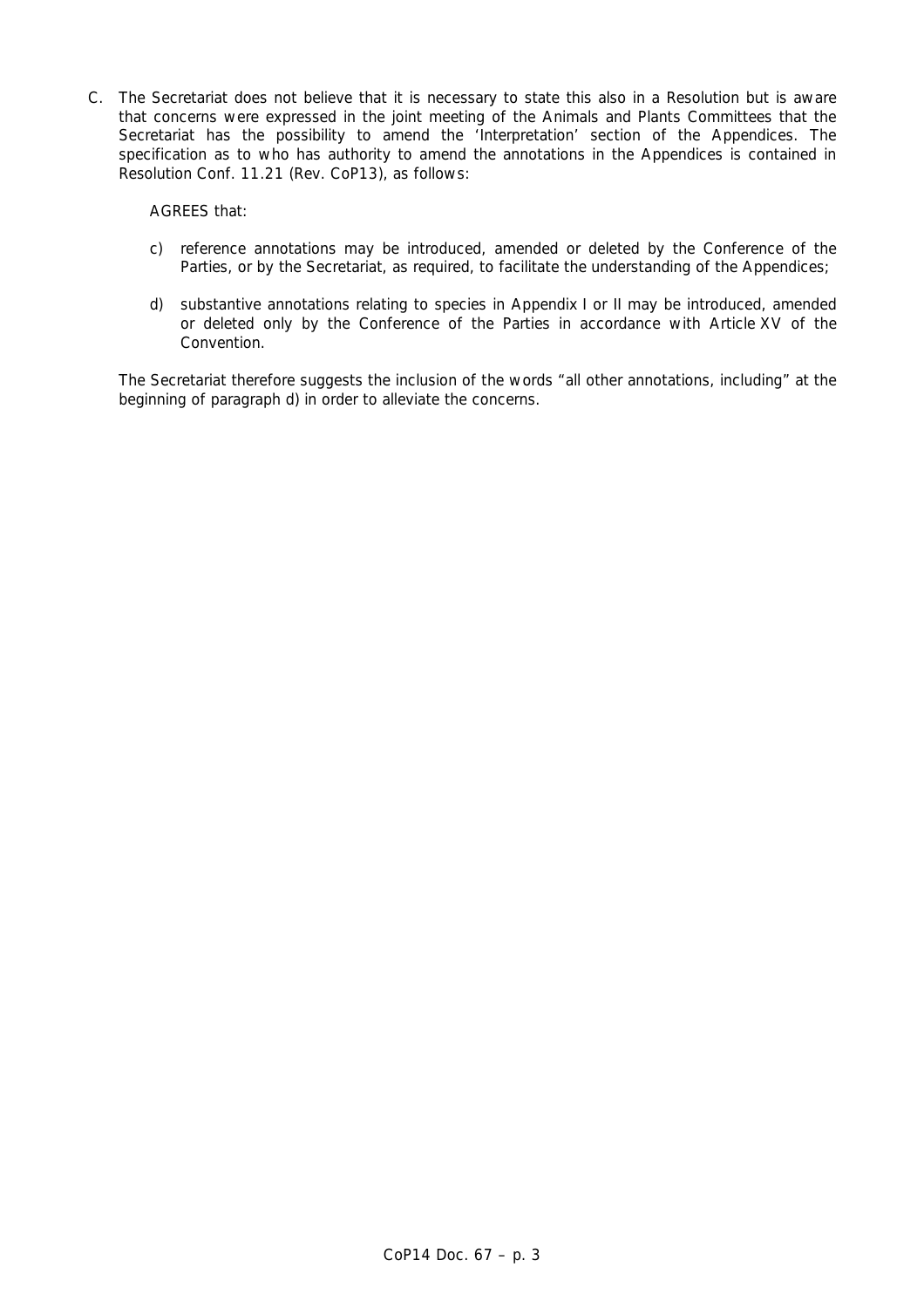# DRAFT RESOLUTION OF THE CONFERENCE OF THE PARTIES

# Proposed amendments to Resolution Conf. 11.21 (Rev. CoP13)

### Use of annotations in Appendices I and II

#### NB: Text to be deleted is crossed out. Proposed new text is underlined.

RECOGNIZING that annotations are increasingly used in the Appendices for a number of purposes;

AWARE that certain types of annotations are for reference only, whereas others are substantive and are intended to define the scope of the inclusion of a species;

CONSIDERING that the Parties have developed specific procedures for transfer, reporting and review for certain special cases of amendment of the Appendices, such as those relating to ranching, quotas, certain parts and derivatives, and trade regimes;

AWARE also that certain types of annotations are an integral part of a species listing, and that any proposal to introduce, amend or delete such an annotation must follow the provisions of Resolution Conf. 9.24 (Rev. CoP13), adopted by the Parties at its ninth meeting (Fort Lauderdale, 1994) and amended at its 12th and 13th meetings (Santiago, 2002; Bangkok, 2004);

RECALLING that the Conference of the Parties had agreed at its second and fourth meetings that listings of plant species in Appendix II without an annotation should be interpreted as including all readily recognizable parts and derivatives, and that this view has not been changed by any subsequent decision of the Conference of the Parties;

CONSCIOUS that criteria for the submission of proposals to amend the Appendices that include annotations, and procedures for reviewing the implementation of such annotations, need to be clearly defined to avoid implementation and enforcement problems;

# THE CONFERENCE OF THE PARTIES TO THE CONVENTION

#### AGREES that:

- a) the following are reference annotations and are for information purposes only:
	- i) annotations to indicate that one or more geographically separate populations, subspecies or species of the annotated taxon are in another Appendix;
	- ii) the annotations 'possibly extinct'; and
	- iii) annotations relating to nomenclature;
- b) the following are substantive annotations, and are integral parts of species listings:
	- i) annotations that specify the inclusion or exclusion of designated geographically separate populations, subspecies, species, groups of species, or higher taxa, which may include export quotas; and
	- ii) annotations that specify the types of specimens or export quotas;
- c) reference annotations may be introduced, amended or deleted by the Conference of the Parties, or by the Secretariat, as required, to facilitate the understanding of the Appendices;
- d) substantive annotations relating to species in Appendix I or II may be introduced, amended or deleted only by the Conference of the Parties in accordance with Article XV of the Convention;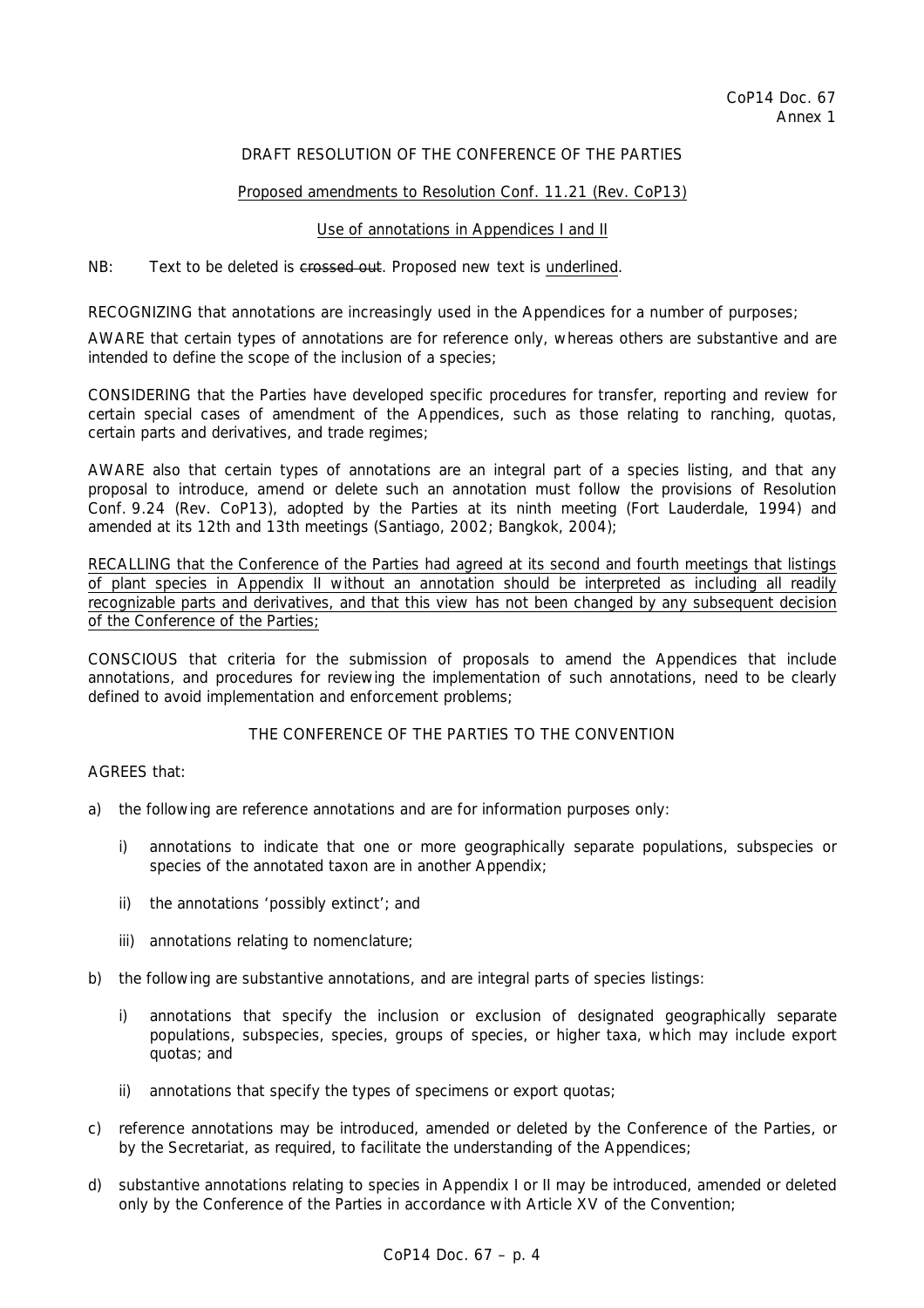- e) substantive annotations relating to geographically separate populations in Appendix I or II should be in compliance with the split-listing provisions contained in Resolution Conf. 9.24 (Rev. CoP13) Annex 3; and
- f) substantive annotations used in the context of transferring a species from Appendix I to Appendix II should be in compliance with the precautionary measures contained in Resolution Conf. 9.24 (Rev. CoP13) Annex 4;

AGREES that no proposal for transfer of a species from Appendix I to Appendix II subject to an annotation relating to specified types of specimens shall be considered from a Party that has entered a reservation for the species in question, unless that Party has agreed to remove the reservation within 90 days of the adoption of the amendment;

AGREES that a proposal to include a plant species in Appendix II, or to transfer a plant species from Appendix I to Appendix II, shall be interpreted to include all readily recognizable parts and derivatives if the proposal does not include an annotation specifying the types of specimens to be included;

AGREES further that, for plant species included in Appendix II, the absence of an annotation relating to that species shall indicate that all readily recognizable parts and derivatives are included;

# RECOMMENDS that:

- a) Parties submitting proposals that contain substantive annotations ensure that the text is clear and unambiguous;
- b) two main principles be followed as standard guidance when drafting future annotations for medicinal plants:
	- i) controls should concentrate on those commodities that first appear in international trade as exports from range States; these may range from crude to processed material; and
	- ii) controls should include only those commodities that dominate the trade and the demand for the wild resource;
- c) if a proposed annotation relates to specified types of specimens, the applicable provisions of the Convention for import, export and re-export of each type of specimen should be specified;
- d) as a general rule, Parties avoid making proposals to adopt annotations that include live animals or trophies; and
- e) annotations that specify the types of specimens included in the Appendices should be used sparingly, as their implementation is particularly challenging, especially where there are identification problems or where the purpose of trade has been specified;

#### DIRECTS:

- a) the Secretariat to report to the Standing Committee, for at least four years following the adoption of a proposal to transfer species from Appendix I to Appendix II subject to a substantive annotation, any credible information it receives indicating a significant increase in the illegal trade in or poaching of such species; and
- b) the Standing Committee to investigate any such reports of illegal trade and to take appropriate action to remedy the situation, which may include calling on the Parties to suspend commercial trade in the affected species, or inviting the Depositary Government to submit a proposal to amend the annotation or to retransfer the species to Appendix I; and

AGREES that, for species transferred from Appendix I to II subject to an annotation that specifies the types of specimen included in the Appendix, specimens that are not specifically included in the annotation shall be deemed to be specimens of species included in Appendix I and the trade in them shall be regulated accordingly.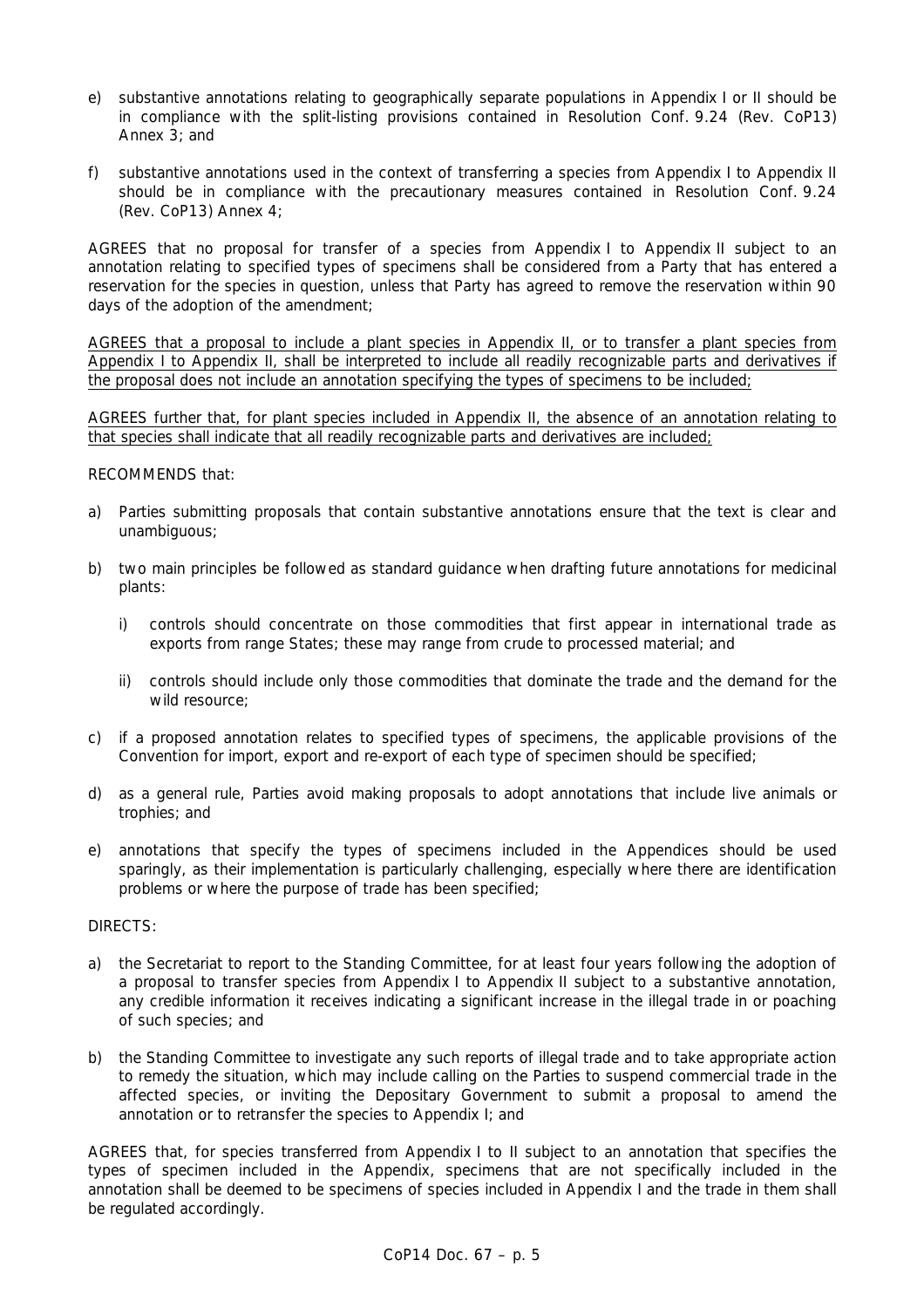### Proposed amendments to Resolution Conf. 9.25 (Rev.)

#### Inclusion of species in Appendix III

NB: Text to be deleted is crossed out. Proposed new text is underlined.

RECOGNIZING that Article XVI, paragraph 1, provides Parties with the right to list species in Appendix III;

RECALLING that Article II, paragraph 3, provides for the inclusion of species in Appendix III by a Party only if it needs the cooperation of other Parties in the control of trade;

RECOGNIZING that, for a species with a natural distribution that goes beyond the territory of the Party requesting its inclusion in Appendix III and its immediate neighbours, such inclusion may not necessarily need to cover all range States;

NOTING that Resolution Conf. 1.5, adopted at the first meeting of the Conference of the Parties (Bern, 1976), recommends that all readily recognizable parts and derivatives of species included in Appendix III be covered;

NOTING that Resolution Conf. 5.22, adopted at the fifth meeting of the Conference of the Parties (Buenos Aires, 1985), recommends criteria for the inclusion of species in Appendix III;

NOTING that Resolution Conf. 7.15, adopted at the seventh meeting of the Conference of the Parties (Lausanne, 1989), encourages Parties to declare inclusion of species in Appendix III or withdrawals there from at meetings of the Conference of the Parties;

NOTING that Resolution Conf. 8.23, adopted at the eighth meeting of the Conference of the Parties (Kyoto, 1992), recommends *inter alia* that, before submitting a species for inclusion in Appendix III, Parties request the advice of the Animals Committee or the Plants Committee regarding the trade status and biological status of that species;

AWARE that, at the moment, Appendix III contains species that occur rarely or not at all in international trade and for which the Convention is therefore not effective;

OBSERVING that many Parties are unwilling to take on the administrative burden of implementing the provisions of the Convention with regard to Appendix III;

BELIEVING that this unsatisfactory implementation arises because the Parties are not fully convinced of the effectiveness of Appendix III;

RECOGNIZING that Resolution Conf. 1.5, paragraph 5, is deficient in not addressing the need for adequate implementation of domestic legislation;

RECALLING the wish of the Conference of the Parties, expressed at its eighth meeting (Kyoto, 1992), to reduce the number of its Resolutions;

CONSIDERING that for the effective implementation of the Convention with regard to Appendix III it is desirable to give clear guidelines for including species in Appendix III that reflect the aims of the Convention expressed in its Preamble;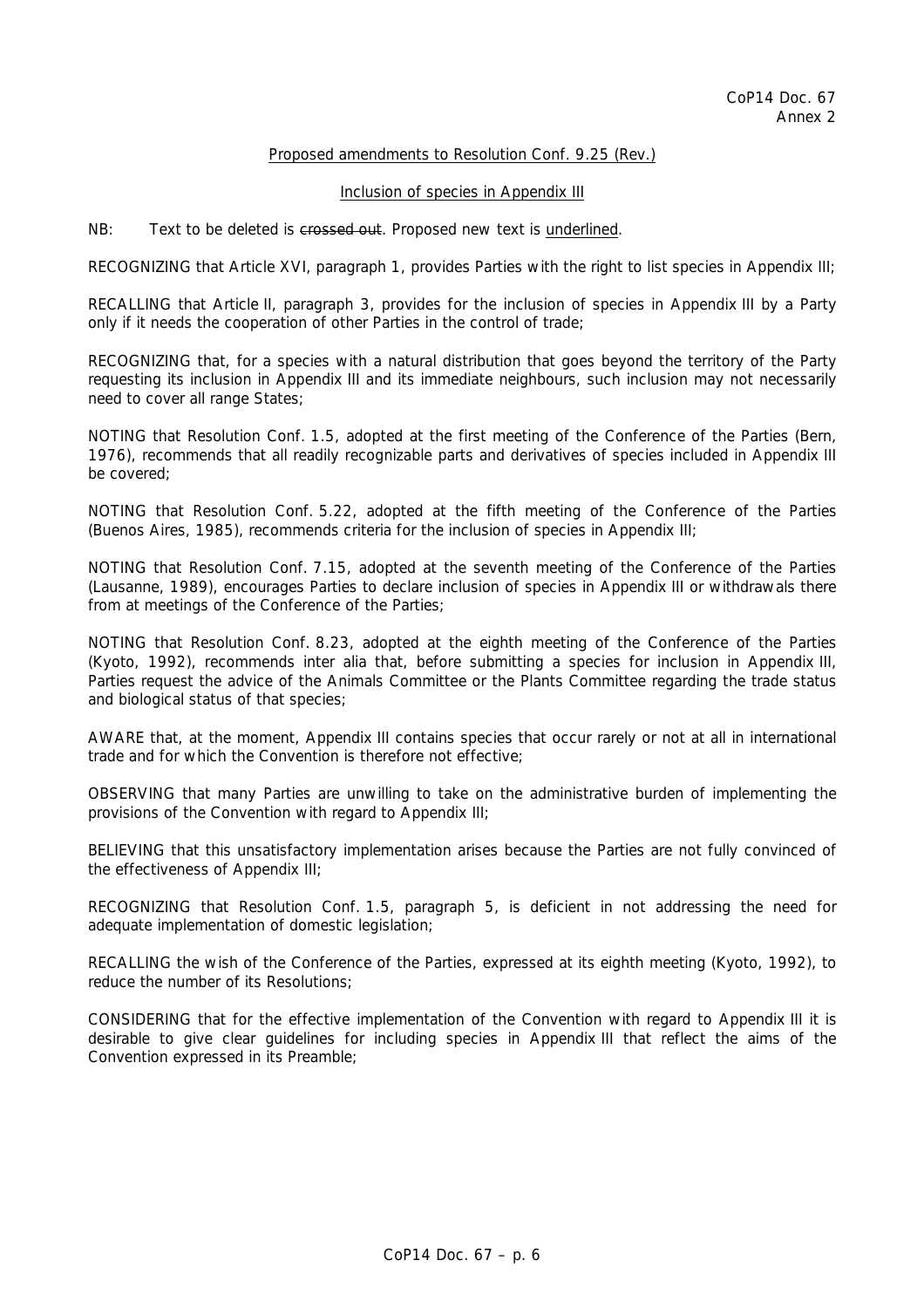### THE CONFERENCE OF THE PARTIES TO THE CONVENTION

RECOMMENDS that, when considering the inclusion of a species in Appendix III, a Party:

- a) ensure that:
	- i) the species is native to its country;
	- ii) its national regulations are adequate to prevent or restrict exploitation and to control trade, for the conservation of the species, and include penalties for illegal taking, trade or possession and provisions for confiscation;
	- iii) its national enforcement measures are adequate to implement these regulations; and
	- iv) for species that are traded for their timber, consideration is given to including only that geographically separate population of the species for which the inclusion would best achieve the aims of the Convention and its effective implementation, particularly with regard to the conservation of the species in the country requesting its inclusion in Appendix III;
- b) determine that, notwithstanding these regulations and measures, there are indications that the cooperation of the Parties is needed to control illegal trade;
- c) inform the Management Authorities of other range States, the known major importing countries, the Secretariat and the Animals Committee or the Plants Committee that it is considering the inclusion of the species in Appendix III and seek their opinion on the potential effects of such inclusion; and
- d) after due consultation, and having satisfied itself that the biological status and trade status of the species justify the action, submit to the Secretariat the name of the species it wishes to include in Appendix III; and
- e) ensure that its request to include a species in Appendix III specifies which readily recognizable parts and derivatives are to be included unless it intends to include all readily recognizable parts and derivatives;

RECOMMENDS further that, unless there is an urgent need for inclusion, a Party intending to include a species in or delete a species from Appendix III inform the Secretariat of its intention at least three months before a meeting of the Conference of the Parties, in order that the Parties are informed of the amendment in time to ensure that it enters into force on the same date as amendments to Appendices I and II adopted at the meeting;

DIRECTS the Secretariat:

- a) to publish the changed Appendices I, II and III together after each meeting of the Conference of the Parties, or at other times when warranted; and
- b) before communicating to Parties the inclusion of a species in Appendix III, to ensure that copies of all relevant national laws and regulations have been received from the Party concerned in accordance with paragraph 4 of Article XVI;

AGREES that the inclusion of a species in Appendix III without an annotation shall indicate that all readily recognizable parts and derivatives are included in the Appendix;

REQUESTS the Animals Committee and the Plants Committee to assist Parties if necessary in reviewing the status of species in Appendix III, subject to available funding;

URGES Parties having included species in Appendix III to periodically review the status of these species and, taking into account these guidelines and any recommendations of the Animals and Plants Committees, to consider the necessity to maintain them in that Appendix; and